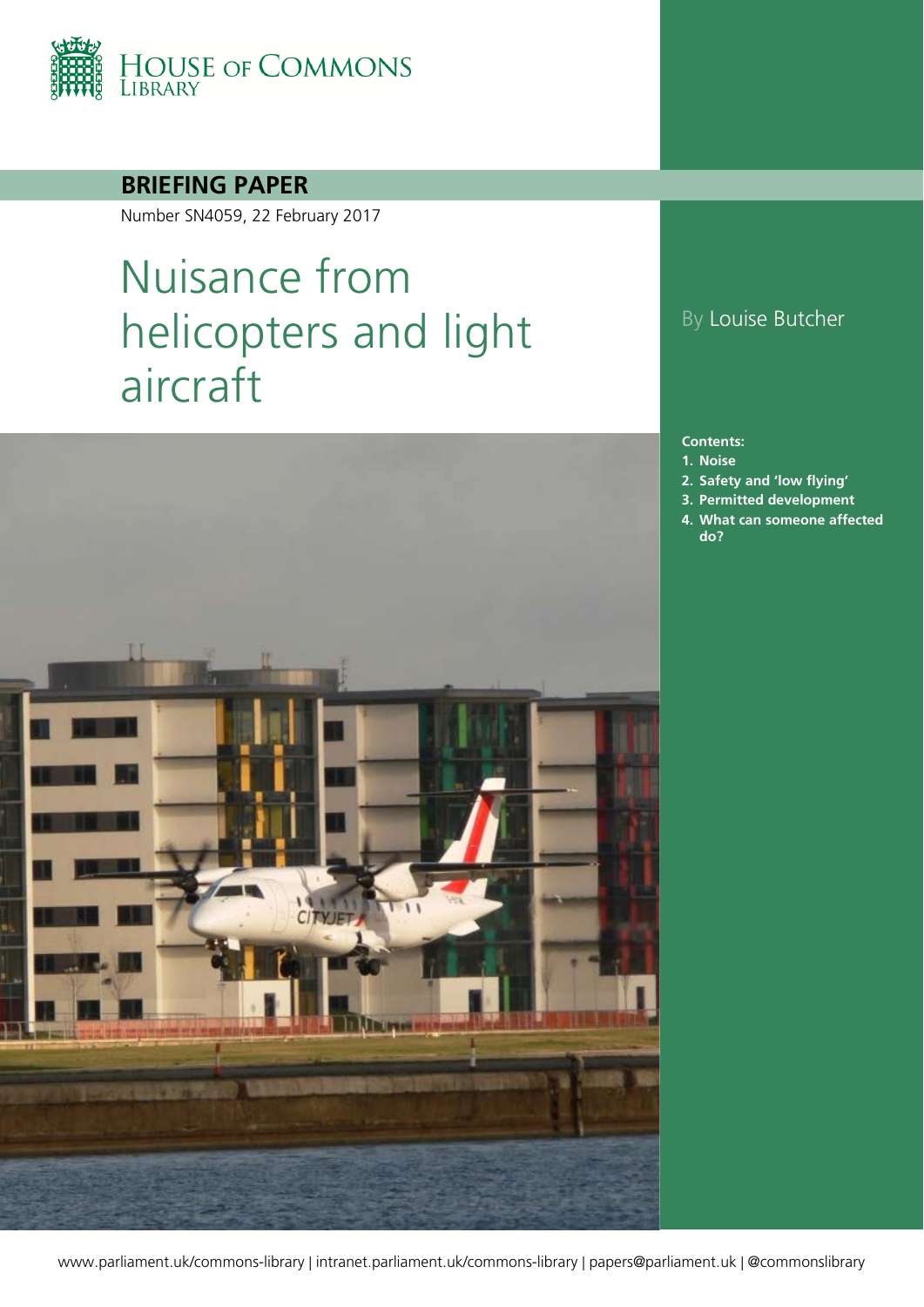## **Contents**

| <b>Summary</b>             |                                               | 3 |
|----------------------------|-----------------------------------------------|---|
| $\mathbf{1}$ .             | <b>Noise</b>                                  | 4 |
| 2.<br>2.1<br>$2.2^{\circ}$ | Safety and 'low flying'<br>London<br>Offences | 6 |
| 3.                         | <b>Permitted development</b>                  | 8 |
| 4.                         | What can someone affected do?                 | 9 |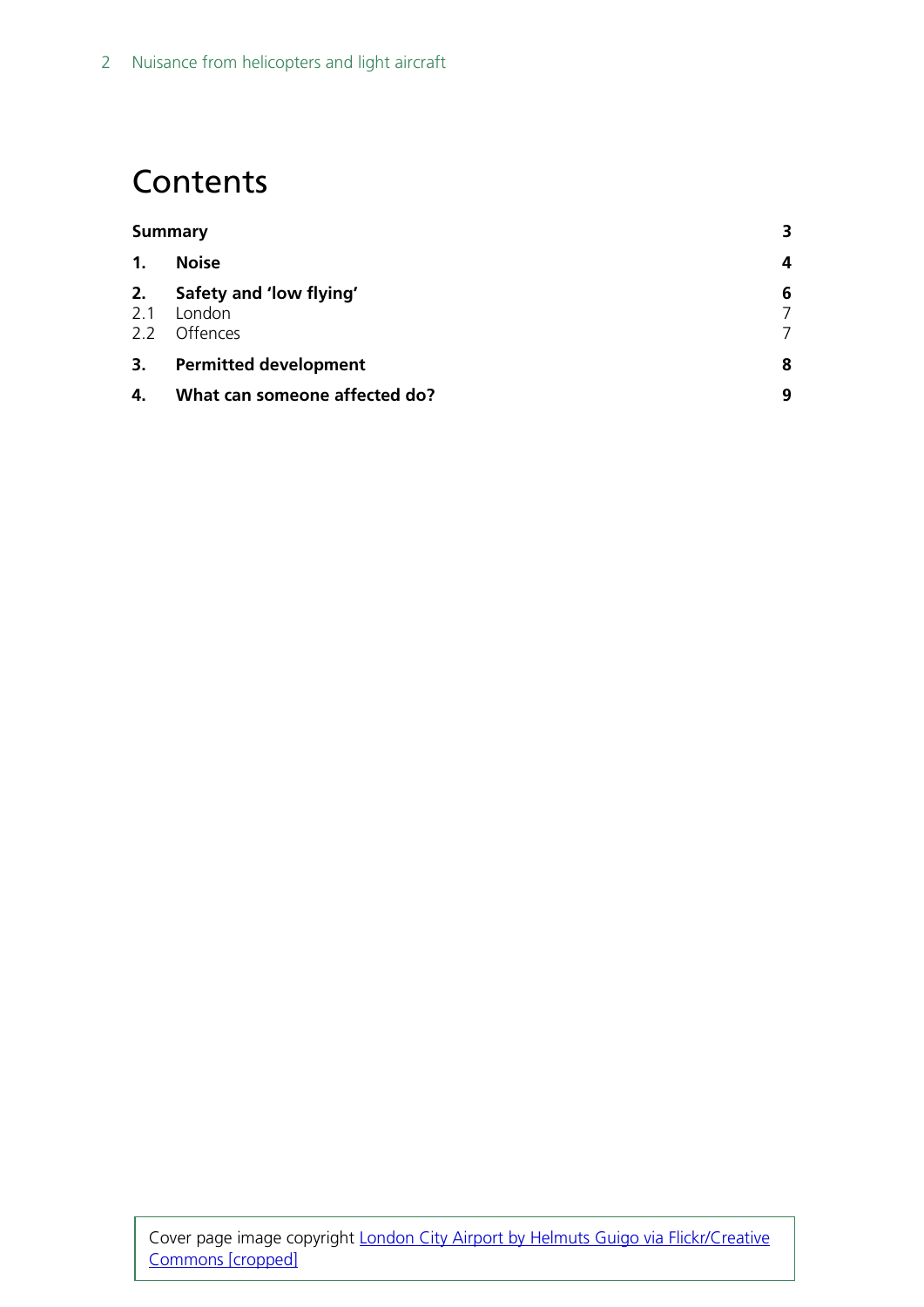## <span id="page-2-0"></span>Summary

This short paper summarises the law in respect of helicopter and light aircraft noise; safety when flying low over built up areas; permitted development for landing sites and routes of complaint if an aircraft breaches those rules.

MPs are often contacted by constituents who want action taken against noisy and/or low flying aircraft or helicopters. The CAA is the relevant enforcement authority; details on how to make a report are given in section 4 of the paper.

Aircraft noise is generally exempted from the general noise nuisance controls. This is the case, irrespective of whether an airfield in question is small and unlicensed or a major UK airport.

Generally, so long as the Rules of the Air Regulations 2015 are being observed, aircraft are protected from action in respect of trespass or nuisance. The Rules of the Air set out low flying rules in accordance with EU Regulation (EU) 923/2012 on the standardised European rules of the air. All helicopters flying in the London (Heathrow) and London City Control Zones are subject to an Air Traffic Control clearance and visibility minima.

Maximum penalties for a breach of the rules vary depending on the offence from a £2,500 fine to two years' imprisonment.

Information on other aviation issues including aircraft noise more generally and noise limits for night flights, can be found on the **Aviation Topical Page of the Parliament** website.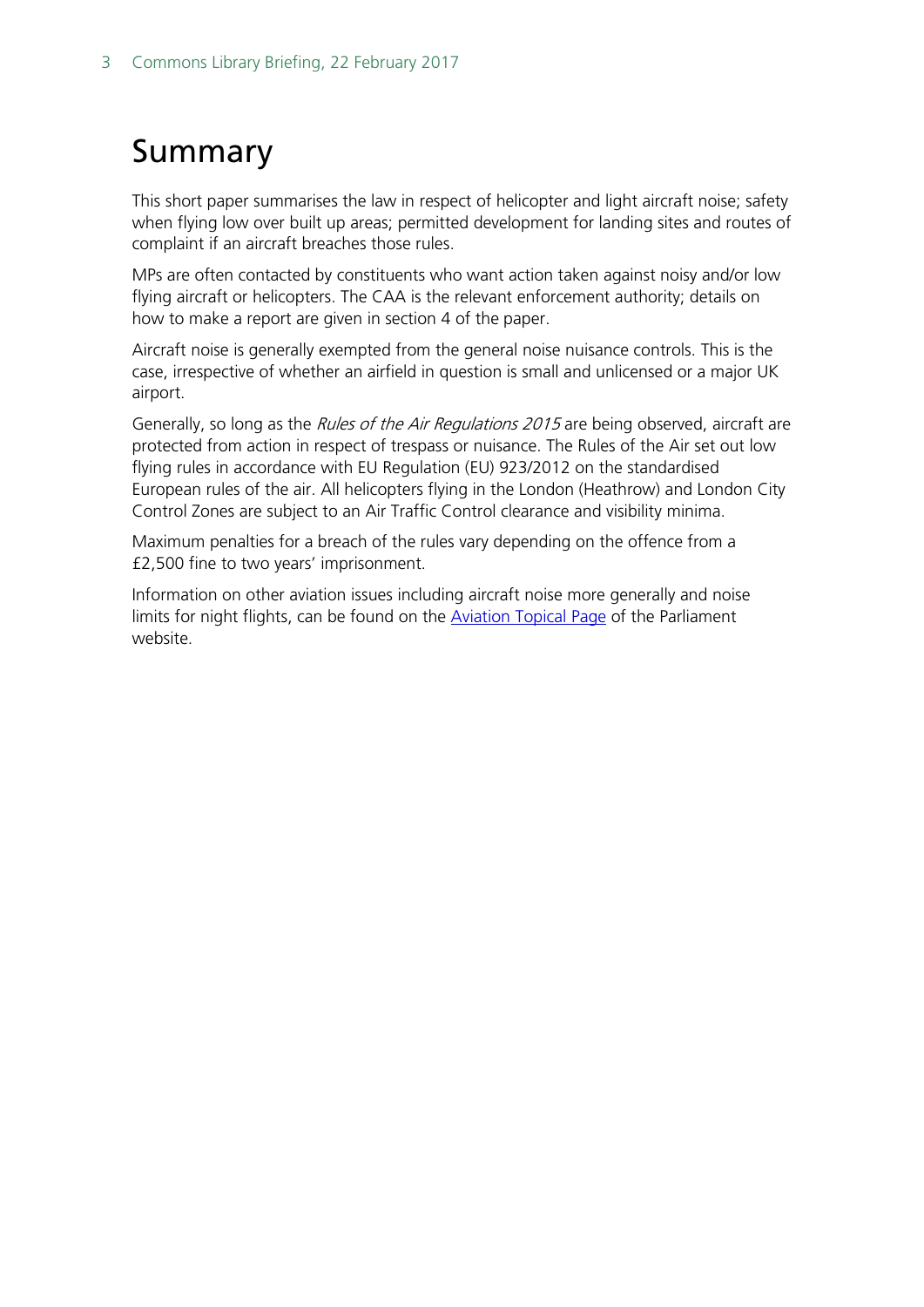## <span id="page-3-0"></span>1. Noise

Section 79(6) of the *[Environmental Protection Act 1990](http://www.legislation.gov.uk/ukpga/1990/43/contents)*, as amended, specifically exempts aircraft noise from the general noise nuisance controls which exist under that legislation. This is the case, irrespective of whether an airfield in question is small and unlicensed or a major UK airport.

The Secretary of State for Transport is responsible for policy generally on the control of civil aircraft noise under section 78 of the *Civil Aviation* [Act 1982](http://www.legislation.gov.uk/ukpga/1982/16/contents), as amended. These powers are devolved in Scotland to Scottish Ministers.<sup>[1](#page-3-1)</sup> Under section 78(3) the relevant authority may "specify the maximum number of occasions on which aircraft of descriptions so specified may be permitted to take off or land" at airports so designated under section 80 of the same Act.

At present these controls apply only to **London Heathrow**, **Gatwick** and **Stansted** (the 'designated airports').

Generally, it should be noted that so long as the Rules of the Air Regulations 2015 [\(SI 2015/840\)](http://www.legislation.gov.uk/uksi/2015/840/contents/made), as amended, are being observed, aircraft are protected from action in respect of trespass or nuisance under the 198[2](#page-3-2) Act.<sup>2</sup> Within controlled airspace, aircraft need air traffic control clearance, which gives the [Civil Aviation Authority \(CAA\) s](https://www.caa.co.uk/home/)ome scope for exercising controls. However, such controls are usually concerned only with safety, and in any case controlled airspace only extends around airports and along air routes, which are usually 10,000 to 12,000 feet up. Outside controlled airspace, aircraft can go anywhere so long as they abide by the Rules of the Air. The Government has powers under the 1982 Act to designate areas where aircraft are not allowed to fly, but this is usually done only on safety or security grounds, for instance over high security prisons or sensitive installations.

Except for the designated airports, the view of consecutive governments has been that noise at airports is essentially a local matter and best dealt with at local level. Most large airports have consultative committees and any changes in the rules are likely to be discussed with them.<sup>[3](#page-3-3)</sup> In its March 2013 Aviation Policy Framework the Government said:

… airports not currently designated for noise management purposes have powers to set noise controls … and the Government would like appropriate controls to be agreed locally. For example, local authorities will want to consider whether to set such controls as a planning condition on new airport development. Noise controls at the designated airports will provide examples for other airports to consider as appropriate.

<span id="page-3-1"></span><sup>&</sup>lt;sup>1</sup> vi[a section 12](http://www.legislation.gov.uk/ukpga/2006/34/section/12) of the Civil Aviation Act 2006

<span id="page-3-2"></span><sup>&</sup>lt;sup>2</sup> the Rules of the Air are made under Part 10 (Article 249) of the Air Navigation Order 2016 [\(SI 2016/765\)](http://www.legislation.gov.uk/uksi/2016/765/contents/made), and are similar to a Highway Code for the airspace over the UK; the most recent version derives from the EU Regulation on the standardised European rules of the air (SERA): [Regulation \(EU\) 923/2012](https://www.caa.co.uk/WorkArea/DownloadAsset.aspx?id=4294975756)

<span id="page-3-3"></span><sup>&</sup>lt;sup>3</sup> the DfT published an updated industry Code of Practice in November 2006, designed to limit noise impacts on local areas, see: DfT, Noise from Arriving Aircraft: An [Industry Code of Practice](http://webarchive.nationalarchives.gov.uk/20070129123141/http:/www.dft.gov.uk/pgr/aviation/environmentalissues/arrivalscodeofpractice/noisefromarrivingaircraft) (2nd ed.), November 2006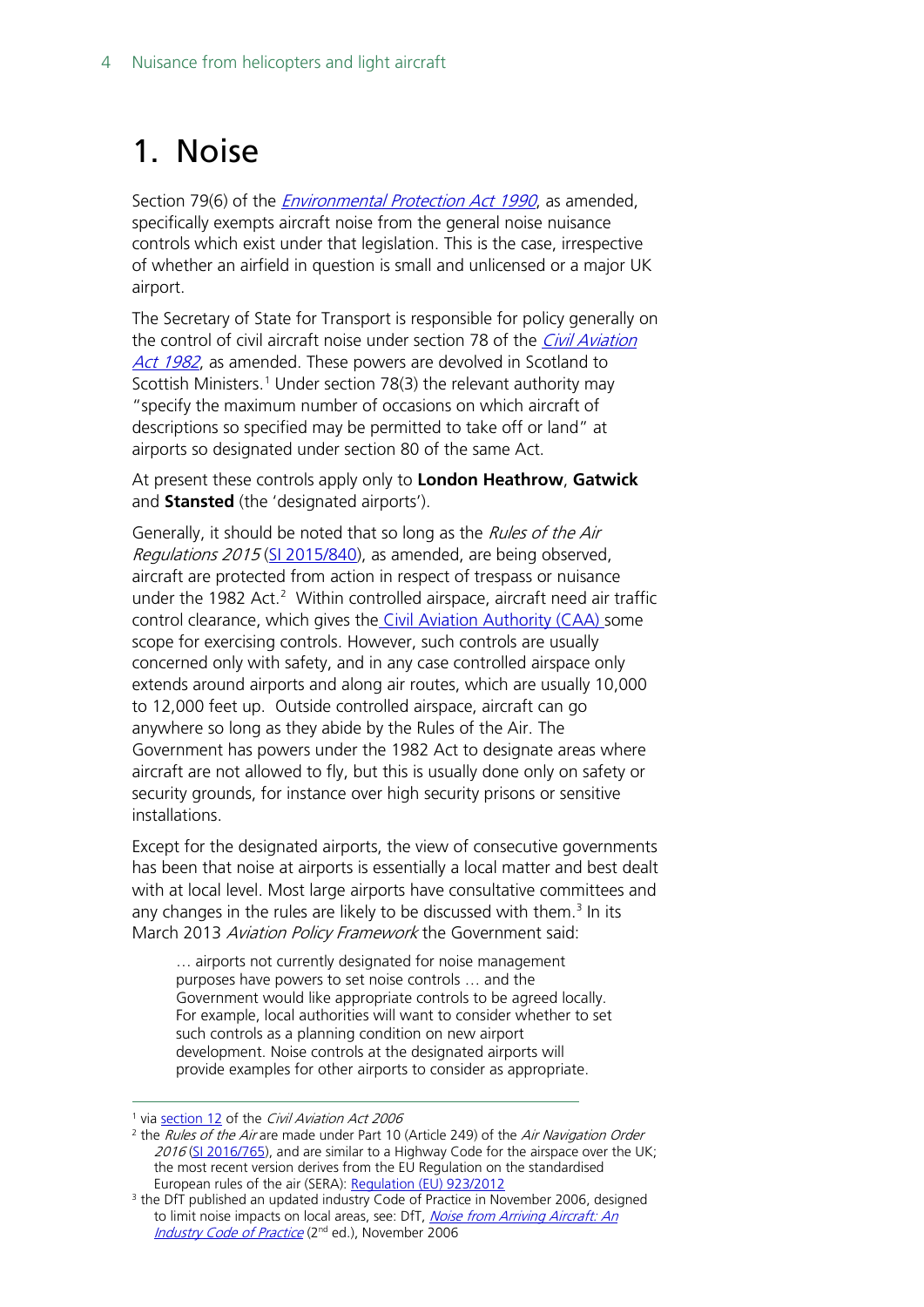#### 5 Commons Library Briefing, 22 February 2017

<span id="page-4-0"></span>Airports should ensure that the effectiveness of their measures to tackle noise is reviewed on a regular basis. For airports required to produce Noise Action Plans under EU legislation, this should be done at least as often as the five-yearly review of these plans. Noise Action Plans and any other noise measures agreed locally should be proportionate to actual noise impacts.<sup>[4](#page-4-0)</sup>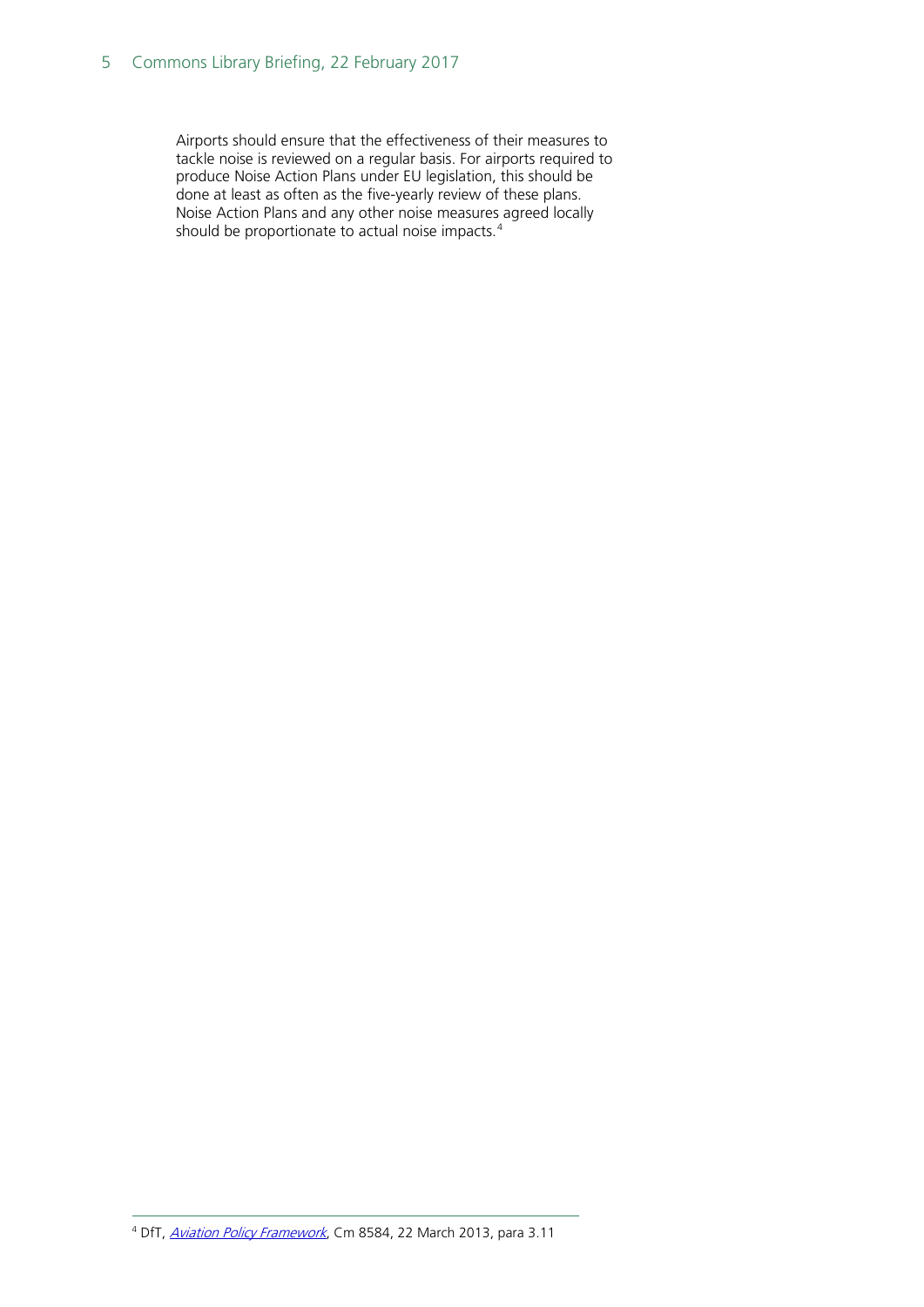## <span id="page-5-0"></span>2. Safety and 'low flying'

The Rules of the Air changed considerably between 2007 (the last version) and 2015 due to the latter having to take account of EU Regulation (EU) 923/2012 on the standardised European rules of the air (SERA).

As a result the low flying prohibitions that used to be in Rule 5 of Schedule 1 to the 2007 Regulations<sup>[5](#page-5-1)</sup> have been replaced by a new Rule 5 in the 2015 Regulations which provides that:

(1) An aircraft must not take off or land within a congested area of any city, town or settlement except—

> (a) at an aerodrome in accordance with procedures notified by the CAA; or

(b) at a landing site which is not an aerodrome in accordance with the permission of the CAA.

(2) An aircraft must not land or take-off within 1,000 metres of an open-air assembly of more than 1,000 persons except—

(a) at an aerodrome in accordance with procedures notified by the CAA; or

(b) at a landing site which is not an aerodrome in accordance with procedures notified by the CAA and with the written permission of the organiser of the assembly.

However, there are a number of exemptions to this Rule, as set out by the CAA. Generally, an aircraft may fly at a height of less than 150 metres (500 feet) above the ground or water; or less than 150 metres above the highest obstacle within a radius of 150 metres from the aircraft. However, it must not be flown closer than 150 metres to any person, vessel, vehicle or structure except with the permission of the CAA.[6](#page-5-2)

Specifically on **helicopters**, it states that a helicopter may fly below 150 metres (500 feet) above the ground or water or closer than 150 metres to any person, vessel, vehicle or structure if it is conducting manoeuvres, in accordance with normal aviation practice, within the boundaries of an aerodrome, a permitted site, if the operator or pilot-in-command of the aircraft has the written permission of the CAA. However, when flying in accordance with this permission the helicopter must not be operated closer than 60 metres to any persons, vessels, vehicles or structures located outside the aerodrome or site.<sup>[7](#page-5-3)</sup>

For the purposes of the above, 'permitted sites' are:

- Great Yarmouth;
- Any helicopter landing site which is the main operating base of a PAOC or AOC operator;

<span id="page-5-3"></span><sup>7</sup> ibid., p2

Military low flying is a separate issue, for information see: MoD, [Military low](https://www.gov.uk/guidance/military-low-flying)  [flying](https://www.gov.uk/guidance/military-low-flying), updated 18 June 2014

<span id="page-5-1"></span> <sup>5</sup> Rules of the Air Regulations 2007 [\(SI 2007/734\)](http://www.legislation.gov.uk/uksi/2007/734/contents/made)

<span id="page-5-2"></span><sup>&</sup>lt;sup>6</sup> CAA, *[Standardised European Rules of the Air –](http://publicapps.caa.co.uk/docs/33/1174.pdf) Exceptions to the Minimum Height* [Requirements](http://publicapps.caa.co.uk/docs/33/1174.pdf), ORS 4 no. 1174, 6 June 2016, p1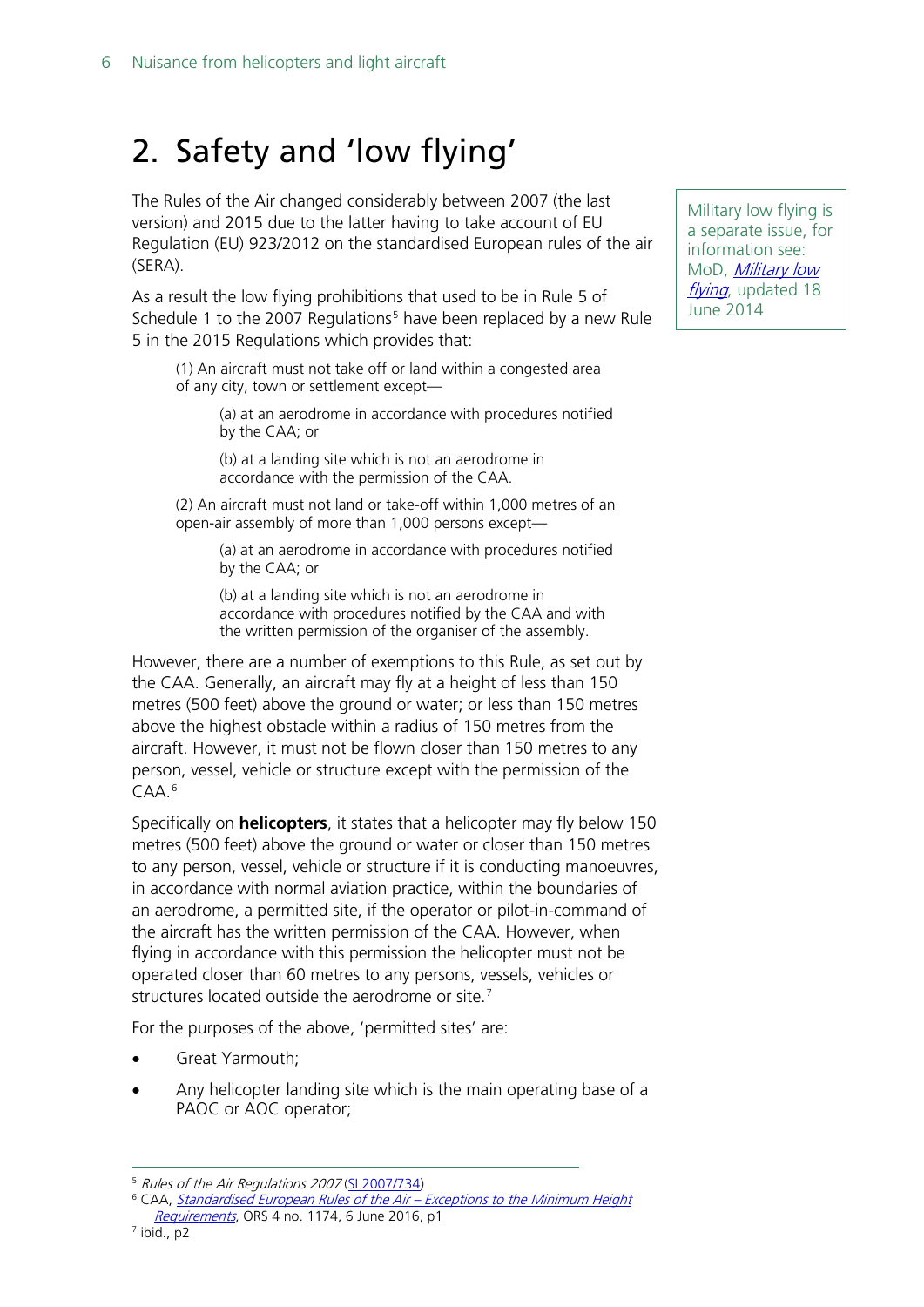- Any helicopter landing site used by an AOC operator for a helicopter A-to-A operation in accordance with the provisions of the operator's operations manual; and
- Any helicopter landing site located at the premises of a CAA-approved aircraft maintenance organisation.<sup>[8](#page-6-2)</sup>

### <span id="page-6-0"></span>2.1 London

All helicopters flying in the London (Heathrow) and London City Control Zones (CTRs) are subject to an Air Traffic Control (ATC) clearance and particular visibility minima.<sup>[9](#page-6-3)</sup> In the main, pilots navigate by visual reference to ground features with only limited ATC Radar assistance.

Single-engined helicopters are required to fly along designated helicopter routes. These routes have been selected to provide maximum safety by avoiding flying over built up areas as much as possible. However, it should be noted that multi-engine helicopters can be provided with an ATC clearance to transit on more direct routes through the CTRs.

The Police and the Helicopter Emergency Medical Services (HEMS) operate multi-engined helicopters, but their operations are subject to special requirements associated with the nature of the tasks they are performing. Therefore, Police and HEMS helicopters may need to operate at lower altitudes or hold over specific locations.[10](#page-6-4)

A map of the London CTR routes and data going back to 2007 is available on the [CAA website.](https://www.caa.co.uk/Data-and-analysis/Airspace-and-environment/Airspace/London-helicopter-operations/)

### <span id="page-6-1"></span>2.2 Offences

It is an offence under Article 241 of the Air Navigation Order 2016 (SI [2016/765\)](http://www.legislation.gov.uk/uksi/2016/765/contents/made) to recklessly or negligently cause or permit an aircraft to endanger any person or property. Under Article 265 and Schedule 13 the maximum penalty for contravening Article 241 is an unlimited fine and two years' imprisonment.

Under Article 249 it is an offence to contravene, to permit the contravention of, or to fail to comply with, the Rules of the Air.<sup>[11](#page-6-5)</sup> Under Article 265 and Schedule 13 the maximum penalty is a fine of £2,500.

<span id="page-6-2"></span> <sup>8</sup> ibid., pp2-3; AOC means air operators certificate; PAOC is a police AOC and A-to-A means a commercial air transport or public transport helicopter operation starting and ending at the same place

<span id="page-6-3"></span><sup>&</sup>lt;sup>9</sup> see, Air Navigation (Restriction of Flying) (Specified Area) Regulations 2005 (SL [2005/964\)](http://www.legislation.gov.uk/uksi/2005/964/contents/made), as amended

<span id="page-6-4"></span><sup>&</sup>lt;sup>10</sup> CAA, *[London helicopter operations](https://www.caa.co.uk/Data-and-analysis/Airspace-and-environment/Airspace/London-helicopter-operations/)* [accessed 22 February 2017]

<span id="page-6-5"></span> $11$  there are a limited number of exemptions to this, set out in Article 249(3) and (4)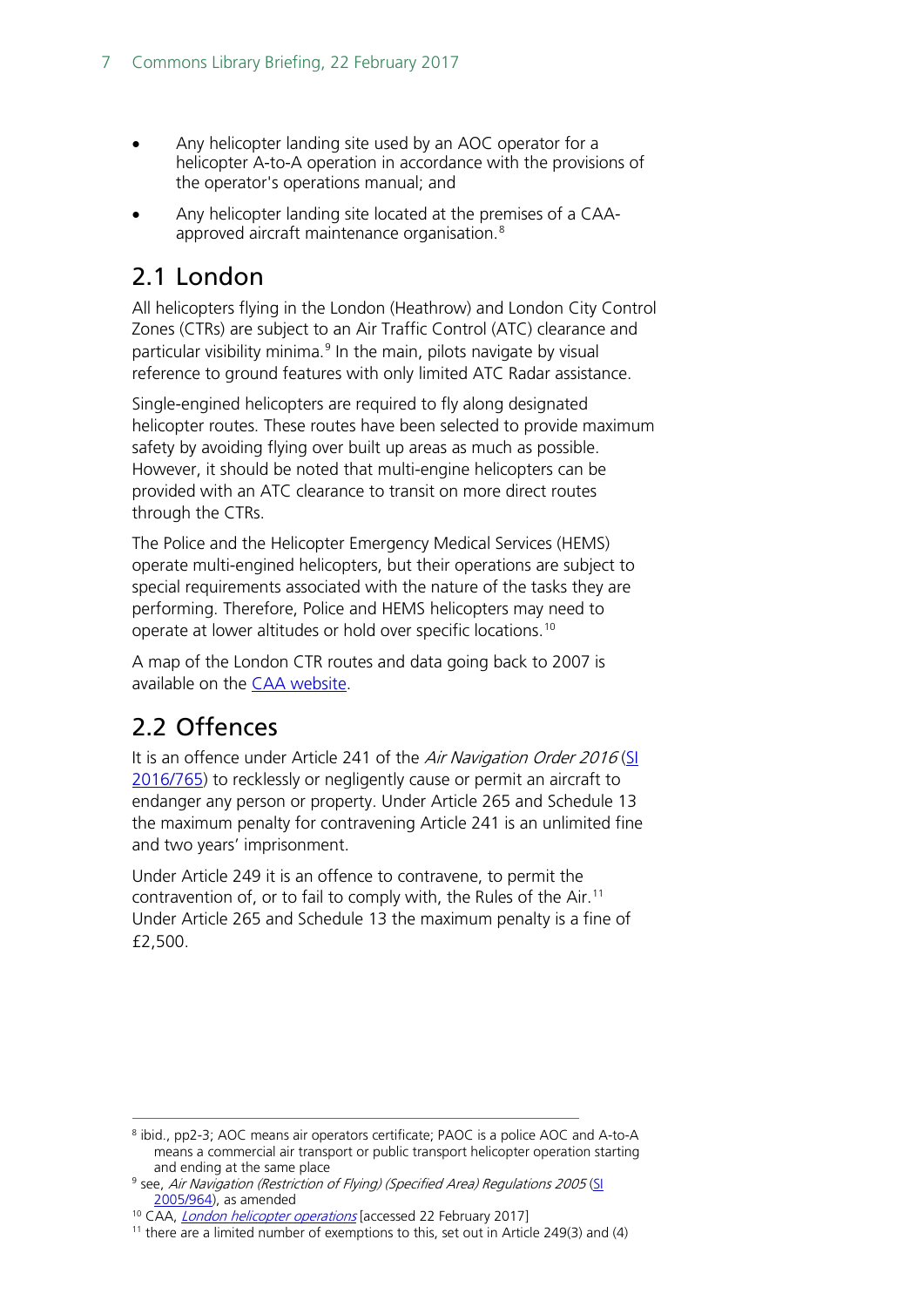## <span id="page-7-0"></span>3. Permitted development

Helicopters and small aircraft may use temporary sites for landing and taking off provided safety standards are observed. Such sites can include large back gardens, hotel grounds, or open fields (provided the owner consents) or open wasteland. Such sites do not need to be approved by the CAA: their safety for use is judged by the pilot.

Under [Schedule 2, Part 4, Class B](http://www.legislation.gov.uk/uksi/2015/596/schedule/2/part/4/crossheading/class-b-temporary-use-of-land/made) of the Town and Country Planning (General Permitted Development) (England) Order 2015 (SI 2015/596)[12](#page-7-1) helicopters and small aircraft are given permitted development rights to use temporary sites for up to 28 days in a calendar year without the need to make a specific planning application. The days can be consecutive and there is no restriction on the number of movements. The temporary sites, however, must not be buildings or within the curtilage of a building. Clearly there is scope for interpretation of what constitutes the 'curtilage of a building' and this is a matter for case law.

In addition, under Article 4 of the Order local authorities can make what is known as an "Article 4 Direction". Article 4 Directions can withdraw specified permitted development rights across a defined area. If permitted development rights have been removed then a full planning application needs to be approved before the land can be used in this way, or there will be a risk of planning enforcement action.

The 28 day rule dates back decades and has long been of concern to MPs. For example, when introducing a Ten Minute Rule Bill to amend the law relating to the control of helicopters back in 1991, Kate Hoey, the Labour MP for Vauxhall, said that no-one was responsible for monitoring the ad-hoc use of helicopters and the 28-day rule was easily breached.<sup>[13](#page-7-2)</sup>

<sup>12</sup> planning is devolved across the UK, this refers to England only

<span id="page-7-2"></span><span id="page-7-1"></span>13 [HC Deb 16 July 1991, c230](http://hansard.millbanksystems.com/commons/1991/jul/16/helicopters-and-heliports)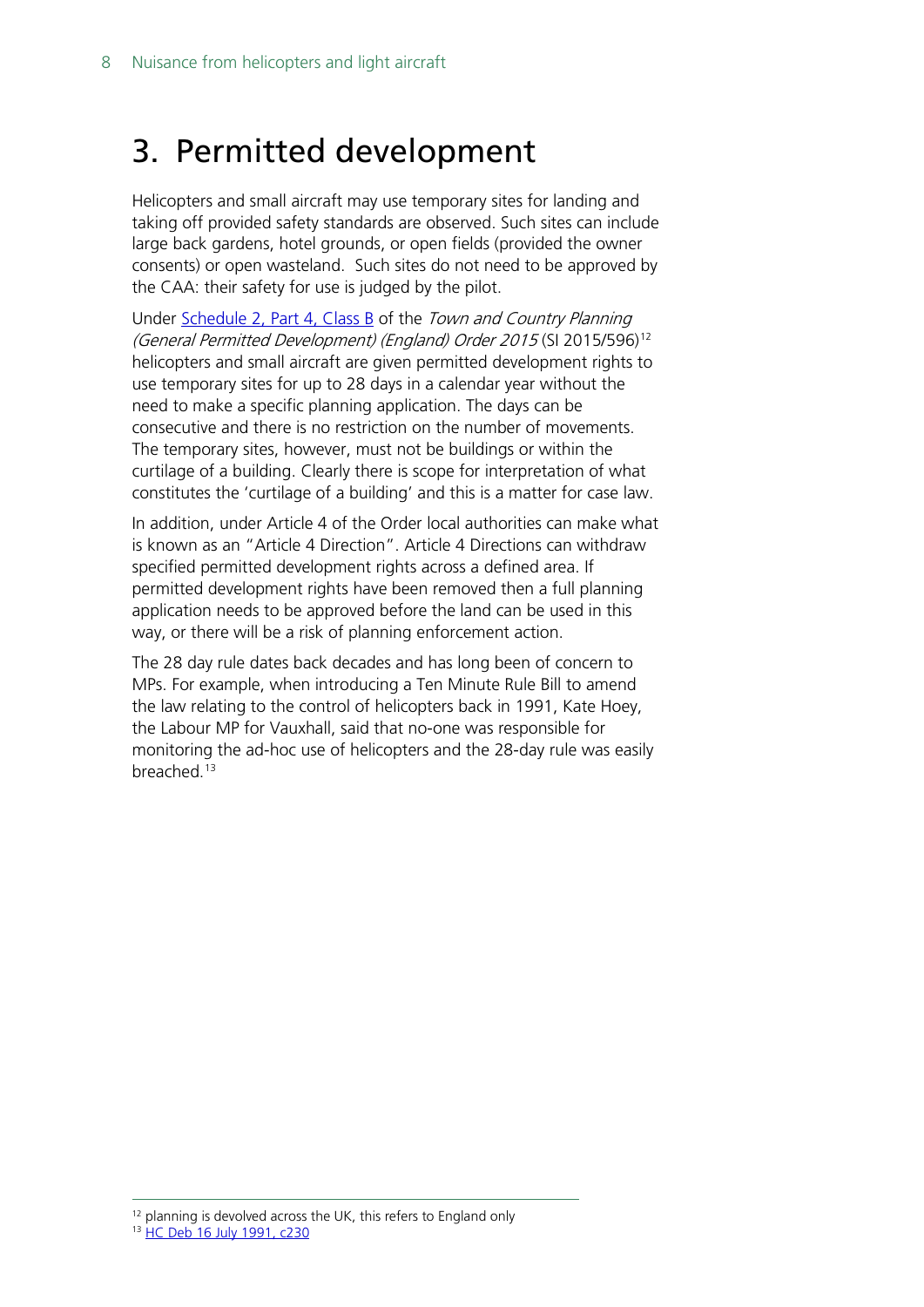## <span id="page-8-0"></span>4. What can someone affected do?

MPs are often contacted by constituents who want action taken against noisy and/or low flying aircraft or helicopters.

In some cases, if it is possible to work out where the nuisance is coming from, one could make representations to the relevant airport, aerodrome, airfield, or heliport which is being used by the aircraft. As indicated in section 1, above, they have powers to deal with noise and to change departure schedules. But what action they might take is a matter for them.

If one has reason to suspect that an aircraft or helicopter is in breach of the Rules of the Air, breaking the law or posing a safety risk, one can raise this with the CAA as the relevant enforcement authority. It states that it can investigate two matters, low flying and unsafe flying:

#### **Low flying**

In general, unless they are landing or taking off, an aircraft should be 1,000 ft over a built up area or otherwise 500ft from people, buildings etc. It's extremely difficult to judge aircraft height above the ground and distance from objects but if you have evidence of the height/distance, such as photographs, we can investigate. To enable us to trace the aircraft concerned you would ideally have its registration. For UK aircraft this is normally G- followed by four letters and is on the side and wing of the aircraft.

#### **Unsafe flying**

We can investigate incidents of unsafe flying. You need to provide evidence of the incident and to enable us to track the aircraft concerned you would ideally have its registration. For UK aircraft this is normally G- followed by four letters and is on the side and wing of the aircraft. Examples include unapproved and dangerous low aerobatics or a helicopter landing in a place that puts people or property in danger (helicopters are allowed to land away from airfields providing they can do so safely and they have the landowners' permission).<sup>[14](#page-8-1)</sup>

If you think you have witnessed a breach of aviation law, the CAA advises reporting the incident using its [online tool.](https://apply.caa.co.uk/CAAPortal/form.htm?formCode=ABL)

CAA advises that in order to investigate it requires sufficient evidence (such as the aircraft registration). Once it has conducted an initial review it will contact the complainant to explain what action it intends to take. Normally this will be within 20 working days.

<span id="page-8-1"></span><sup>&</sup>lt;sup>14</sup> CAA, [Report a potential breach of aviation law](https://www.caa.co.uk/Our-work/Make-a-report-or-complaint/Report-a-potential-breach-of-aviation-law/) [accessed 22 February 2017]